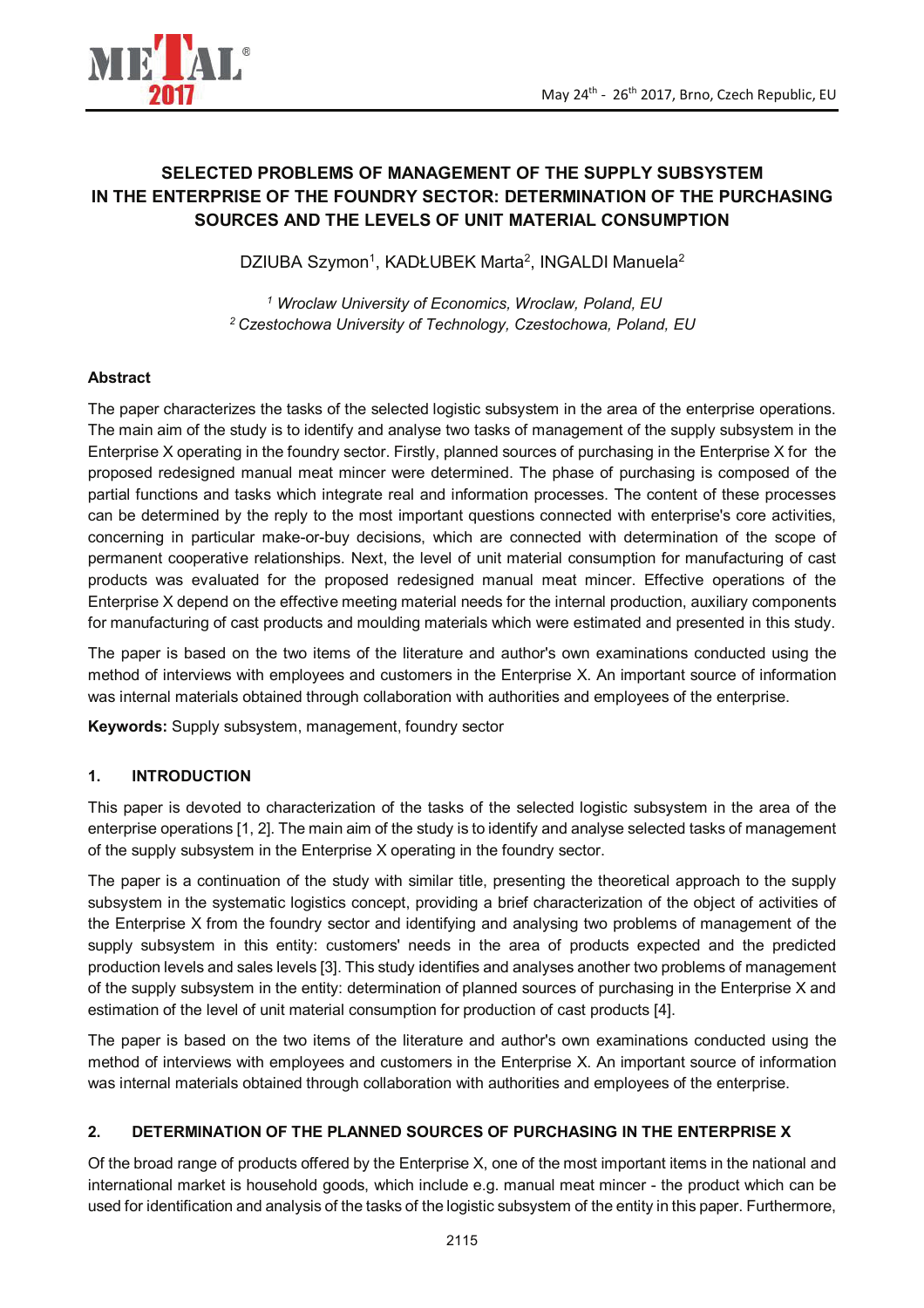

while taking opportunities of the logistic subsystem of the Enterprise X based on the selected product, i.e. manual meat mincer, it will be redesigned and modernized. The equipment manufactured by the Enterprise X will be modified after conclusions drawn based on the analysis of internal materials of the enterprise X and, first and foremost, the interviews made with employees.

The phase of the purchasing is composed of many partial functions and tasks which integrate the real and information processes [1, 3, 4]. The content of these processes can be determined by the reply to the most important questions connected with enterprise's core activities, concerning in particular make-or-buy decisions, which are connected with determination of the scope of permanent cooperative relationships [5].

The make-or-buy decisions have to be preceded by a full analysis of all factors that take into consideration the sometimes contradictory interests of various units in the entity [6]. In the Enterprise X, the purchasing managers' decisions are made based on the following information:

- internal production high level of value added, unique technology, strategic character of the casting technology,
- deriving goods from cooperation opportunities for profitable active cooperation.

It should be emphasized that the decisions concerning internal production or cooperation should be made at early phases of product development [7], especially at the stage of the assumptions for the project of meat mincer modernization presented in this paper.

According to the project assumptions of meat mincer modernization, planned list of parts for internal production and purchasing at other manufacturers was prepared for the product representative in the Enterprise X manual meat mincer A -1 (see **Table 1**).

| No. | Name of parts          | <b>Material</b>     | Pc./item | Type of part    |
|-----|------------------------|---------------------|----------|-----------------|
| 1   | Mincer body            | Grey cast iron 150  |          | Original        |
| 2   | Worm                   | Grey cast iron 150  |          | Original        |
| 3   | Crank                  | Grey cast iron 150  |          | Original        |
| 4   | Nut                    | Grey cast iron 150  |          | Original        |
| 5   | Cross blade            | 165 steel           |          | Original        |
| 6   | Mesh plate             | Steel 115           |          | Original        |
| 7   | Bolt (holding, fixing) | Steel 3S            |          | Original        |
| 8   | Fixing bolt            | Steel 3S            |          | Original        |
| 9   | Pivot                  | Steel A10X          |          | Original        |
| 10  | Rivet                  | Steel 2N            |          | Original        |
| 11  | <b>Holder</b>          | Steel 08X           |          | Original        |
| 12  | Sealing bushing        | Steel 2N            |          | Original        |
| 13  | Holder cap             | Black rubber        |          | From purchasing |
| 14  | Stem cap               | <b>Black rubber</b> |          | From purchasing |
| 15  | Handle                 | Beech wood          |          | From purchasing |

**Table 1** Planned list of parts the proposed redesigned manual meat mincer A-1 for internal production and purchasing at other manufacturers

Machine parts, such as wooden handles and rubber caps (stem cap and holder cap) according to the project assumptions of meat mincer modernization are planned to be purchased by the Enterprise X from nearby cooperating companies according to the following sources of purchasing:

1) Wooden handles are manufactured for the enterprise by other woodwork service providers from Katowice, Częstochowa and Blachownia (Southern Poland),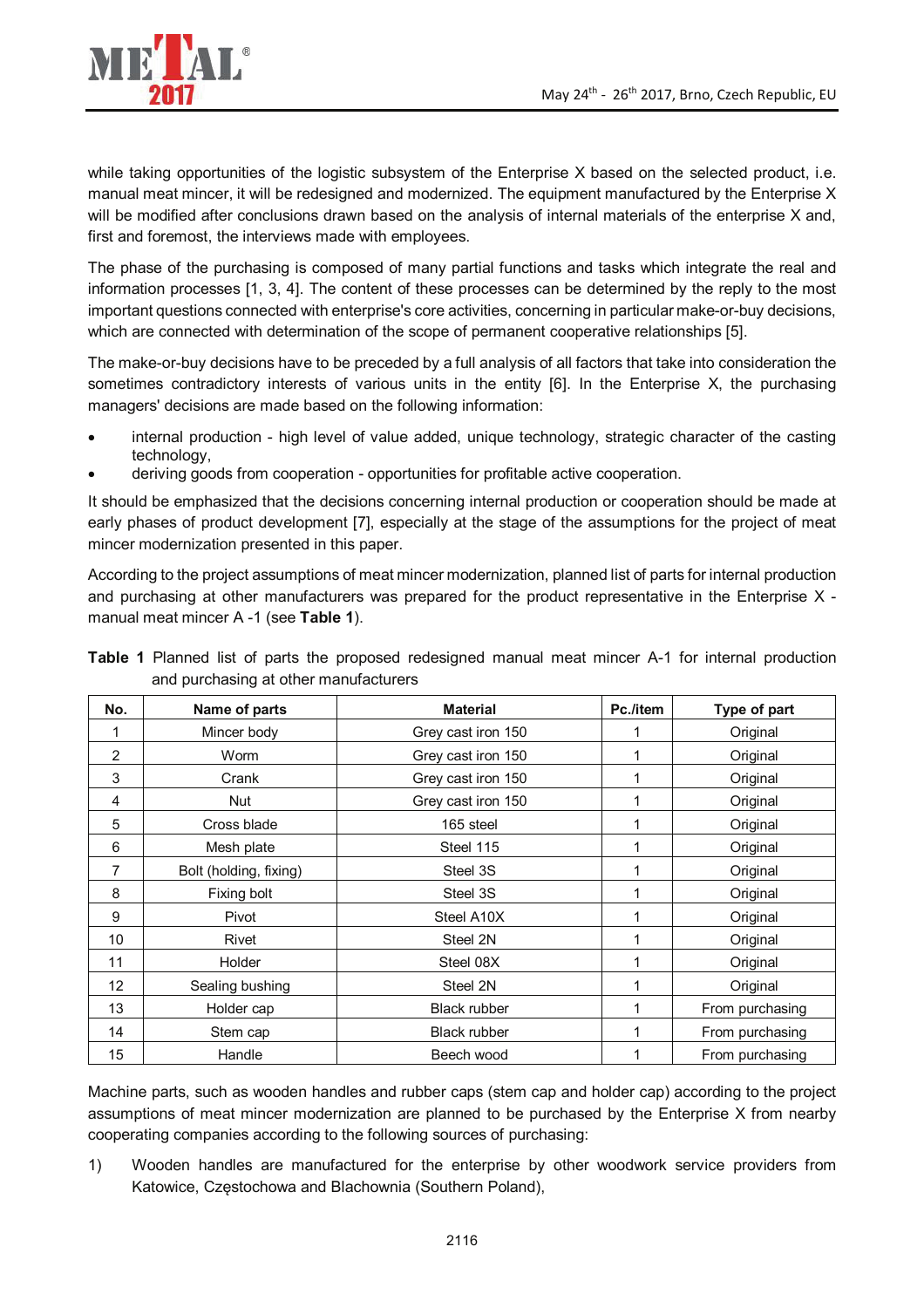

2) Rubber pads for the entity are manufactured by an enterprise that offers services of plastic/rubber processing and machining from Poręba near Zawiercie (Southern Poland).

Due to above mentioned handling the database on supplies will contain information necessary for the choice of best source of purchasing i.e. adequate evaluation from the standpoint of current prices, quality of products, costs of transport, deliveries and technical support.

## **3. DETERMINATION OF THE LEVEL OF CONSUMPTION OF MATERIALS FOR PRODUCTION OF CASTS IN THE ENTERPRISE X**

In the most of enterprises, the structure of material requirements is quite complex. Great number of materials and raw materials with different level of processing and technical readiness for application leads to different approaches to processes of planning and purchasing in the supply subsystem [8].

Information that allows for adequate material requirements planning in the Enterprise X include in particular [9]:

- current production and sales plans for finished products, presented in the part 1 of this paper,
- catalogues of materials available in the market of products of the foundry sector, price lists, catalogues, bids, advertising brochures, which are of substantial interest in the field of marketing,
- the normative database, which involves especially unit consumption of materials for internal production, auxiliary components for manufacturing of cast products and moulding materials which are presented below.

The database as below are developed on the basement of author's own examinations conducted using the method of interviews with employees of the Enterprise X, analysis of internal materials obtained through collaboration with authorities of the Enterprise and using the statistical methods.

According to the project assumptions of meat mincer modernization, the unit consumption of materials for part of manual meat mincers unified for internal production in the Enterprise X was estimated. The comparison of the data is presented in **Table 2**.

Similar estimation of unit consumption of materials for internal production was made using natural material units (cast iron, steel, rubber) of kilograms, which is presented in **Table 3**.

| No.             |                 |                 | Pc./item | Unit consumption [%] |      |      |                  |      |      |      |      |     |  |  |
|-----------------|-----------------|-----------------|----------|----------------------|------|------|------------------|------|------|------|------|-----|--|--|
|                 | Name of parts   | <b>Material</b> |          |                      |      |      |                  |      |      |      |      |     |  |  |
|                 |                 |                 |          |                      |      |      | <b>Machine A</b> |      |      |      |      |     |  |  |
|                 |                 |                 |          |                      |      |      |                  | 2    |      | 3    |      | 4   |  |  |
| 1               | Mincer body     | ZI 150          | Zn       | 1                    | 55.8 | 1.2  | 55.3             | 1.2  | 55.7 | 1.3  | 56.5 | 1.3 |  |  |
| 2               | Worm            | ZI 150          | Zn       | 1                    | 16   | 0.2  | 19.9             | 0.2  | 19.7 | 0.3  | 19.8 | 0.3 |  |  |
| 3               | Crank           | ZI 150          | Zn       | 1                    | 7.9  | 0.2  | 6.1              | 0.2  | 5.9  | 0.3  | 5.7  | 0.3 |  |  |
| 4               | Nut             | ZI 150          | Zn       | 1                    | 8.03 | 0.15 | 7.75             | 0.15 | 8.3  | 0.2  | 7.5  | 0.2 |  |  |
| 5               | Cutting blade   | Steel 165       |          | 1                    |      | 0.8  |                  | 0.9  |      | 0.9  |      | 1.0 |  |  |
| 6               | Mesh plate      | Steel 115       |          | 1                    |      | 2.6  | 2.5              |      | 2.8  |      | 2.6  |     |  |  |
| 7               | Set bolt        | Steel 3S        |          | 1                    |      | 0.8  |                  | 0.6  | 0.45 |      | 0.45 |     |  |  |
| 8               | Fixing bolt     | Steel 3S        |          | 1                    |      | 2.8  |                  | 2.2  |      | 1.6  | 1.55 |     |  |  |
| 9               | Pivot           | Steel A10X      |          | 1                    |      | 0.85 |                  | 0.9  |      | 0.7  | 0.7  |     |  |  |
| 10              | Holder          | Steel 3S        |          | 1                    |      | 0.6  |                  | 0.6  |      | 0.45 |      | 0.4 |  |  |
| 11              | Rivet           | Steel 2N        |          | 1                    |      | 1.25 |                  | 0.9  |      | 0.7  | 0.8  |     |  |  |
| 12 <sup>2</sup> | Sealing bushing | Steel 2N        |          | 1                    |      | 0.8  |                  | 0.6  | 0.7  |      | 0.6  |     |  |  |
|                 | Total           |                 |          | 12                   |      | 100  |                  | 100  |      | 100  |      | 100 |  |  |

**Table 2** Estimation of the unit consumption of materials for internal production for the proposed redesigned manual meat mincer A-1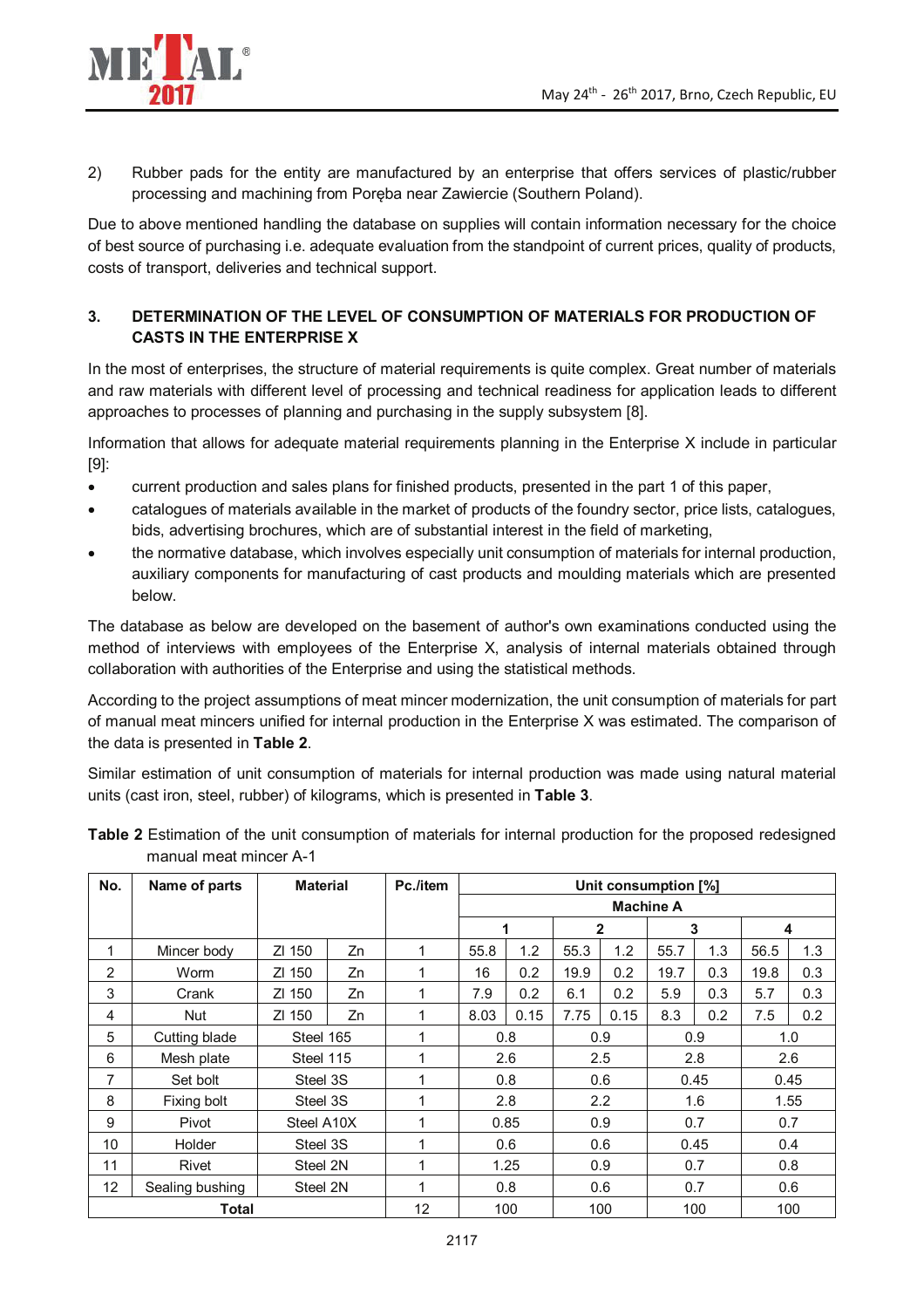

| No. | Name of parts   | <b>Material</b> |    | Pc./item | Unit consumption [kg] |       |              |       |       |       |       |      |  |
|-----|-----------------|-----------------|----|----------|-----------------------|-------|--------------|-------|-------|-------|-------|------|--|
|     |                 |                 |    |          | <b>Machine A</b>      |       |              |       |       |       |       |      |  |
|     |                 |                 |    |          | $\mathbf 1$           |       | $\mathbf{2}$ |       | 3     |       |       | 4    |  |
| 1   | Mincer body     | ZI 150          | Zn | 1        | 1.2                   | 0.02  | 1.53         | 0.03  | 1.95  | 0.04  | 4.1   | 0.09 |  |
| 2   | Worm            | ZI 150          | Zn | 1        | 0.34                  | 0.004 | 0.55         | 0.005 | 0.7   | 0.01  | 1.4   | 0.03 |  |
| 3   | Crank           | ZI 150          | Zn | 1        | 0.16                  | 0.004 | 0.17         | 0.005 | 0.2   | 0.01  | 0.4   | 0.03 |  |
| 4   | <b>Nut</b>      | ZI 150          | Zn | 1        | 0.17                  | 0.03  | 0.21         | 0.004 | 0.3   | 0.007 | 0.6   | 0.02 |  |
| 5   | Cutting blade   | Steel 165       |    | 1        | 0.017                 |       | 0.025        |       | 0.031 |       | 0.075 |      |  |
| 6   | Mesh plate      | Steel 115       |    | 1        |                       | 0.06  | 0.07         |       | 0.1   |       | 0.2   |      |  |
| 7   | Set bolt        | Steel 3S        |    | 1        |                       | 0.017 |              | 0.016 | 0.015 |       | 0.035 |      |  |
| 8   | Fixing bolt     | Steel 3S        |    | 1        |                       | 0.06  |              | 0.06  | 0.056 |       | 0.115 |      |  |
| 9   | Pivot           | Steel A10X      |    | 1        |                       | 0.018 |              | 0.025 |       | 0.025 |       | 0.05 |  |
| 10  | <b>Holder</b>   | Steel 3S        |    | 1        |                       | 0.012 |              | 0.016 |       | 0.015 |       | 0.03 |  |
| 11  | Rivet           | Steel 2N        |    | 1        |                       | 0.026 |              | 0.026 | 0.025 |       | 0.065 |      |  |
| 12  | Sealing bushing | Steel 2N        |    | 1        |                       | 0.02  | 0.017        |       | 0.025 |       | 0.06  |      |  |
|     | <b>Total</b>    |                 |    | 12       |                       | 2.14  | 2.78         |       | 3.50  |       |       | 7.30 |  |

**Table 3** Estimation of the unit consumption of materials for internal production in natural units for the proposed redesigned manual meat mincer A-1

Also consumption of cast iron components was estimated for the proposed redesigned manual meat mincer A-1, which is presented in **Table 4**.

**Table 4** Estimation of the consumption of cast iron components for the proposed redesigned manual meat mincer A-1

| <b>Charge materials</b> | Unit consumption |                                     |  |  |  |  |  |
|-------------------------|------------------|-------------------------------------|--|--|--|--|--|
|                         | [%]              | [kg/making 1kg of the cast product] |  |  |  |  |  |
| Scrap cast iron         | 60               | 1.08                                |  |  |  |  |  |
| Scrap steel             | 15               | 0.27                                |  |  |  |  |  |
| Pig iron                | 22               | 0.396                               |  |  |  |  |  |
| Ferromanganese          | 0.3              | 0.0054                              |  |  |  |  |  |
| Ferrosilicon            | $2.2^{\circ}$    | 0.0396                              |  |  |  |  |  |
| Ferrophosphorus         | 0.5              | 0.009                               |  |  |  |  |  |
| Total                   | 100              | 1.8                                 |  |  |  |  |  |

In the process of cast product manufacturing, the charge materials are molten in the shaft furnaces. In order to operate such furnaces, estimation of auxiliary components is also needed, with their consumption presented in **Table 5**.

**Table 5** Estimation of the consumption of auxiliary materials for production of cast products for the proposed redesigned manual meat mincer A-1

| <b>Charge materials</b> | Unit consumption |                                     |  |  |  |  |  |
|-------------------------|------------------|-------------------------------------|--|--|--|--|--|
|                         | [%]              | [kg/making 1kg of the cast product] |  |  |  |  |  |
| Coke                    | 79.7             | 0.279                               |  |  |  |  |  |
| Limestone               | 20               | 0.07                                |  |  |  |  |  |
| Carbide                 | 0.3              | 0.001                               |  |  |  |  |  |
| Total                   | 100              | 0.35                                |  |  |  |  |  |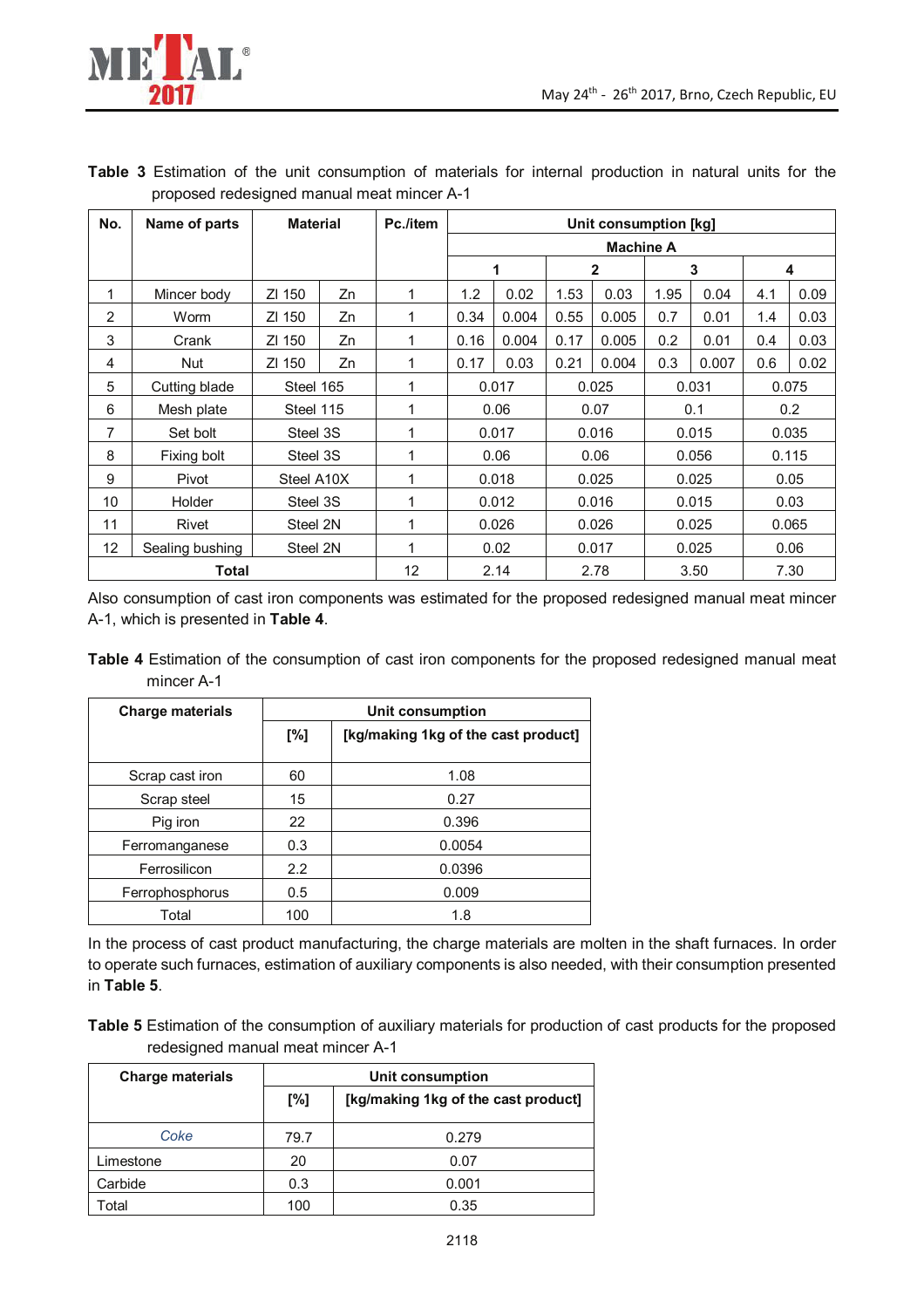

In the casting process, part of the cast iron for performing the moulding compound and cores is needful for moulding materials. In addition to cast iron, the following materials are also planned to be used for production of mincer body, warms, crank and nuts:

- Consumption of quartz sand which is estimated as around half of the cast product weight;
- The consumption of quartz sand was calculated from the equation:

*Unit consumption of the quartz sand* = *cast product weight*  $* 0.18$  (1)

The consumption of Ekosil binder was calculated from the equation:

Unit consumption of the Ekosil = cast product weight 
$$
*0.081
$$
 (2)

Unit consumption of individual moulding materials for manufacturing of cast iron parts of manual meat mincers was also estimated for the proposed redesigned manual meat mincer A-1 to be manufactured by the Enterprise X, which is presented in **Table 6**.

|  |  |                                                                             |  |  | Table 6 Estimation of the unit consumption of individual moulding materials for manufacturing of cast iron |  |  |
|--|--|-----------------------------------------------------------------------------|--|--|------------------------------------------------------------------------------------------------------------|--|--|
|  |  | parts of manual meat mincers for the proposed redesigned manual meat mincer |  |  |                                                                                                            |  |  |

| Part           | Name     | Pc. /item | <b>Material</b> | Unit consumption |      |      |              |             |      |      |      |
|----------------|----------|-----------|-----------------|------------------|------|------|--------------|-------------|------|------|------|
| No.            | of parts |           |                 | <b>Machine A</b> |      |      |              |             |      |      |      |
|                |          |           |                 | 1                |      |      | $\mathbf{2}$ | $\mathbf 3$ |      | 4    |      |
|                |          |           |                 | [%]              | [kg] | [%]  | [kg]         | [%]         | [kg] | [%]  | [kg] |
| $\mathbf{1}$   | Mincer   | 1         | A               | 66.7             | 0.6  | 66.1 | 0.76         | 66          | 0.97 | 65.9 | 2.05 |
|                | body     |           | B               | 23.3             | 0.21 | 23.5 | 0.27         | 23.8        | 0.35 | 23.5 | 0.73 |
|                |          |           | $\mathsf C$     | 10               | 0.09 | 10.4 | 0.12         | 10.2        | 0.15 | 10.6 | 0.33 |
|                |          |           | <b>Total</b>    | 100              | 0.9  | 100  | 1.15         | 100         | 1.47 | 100  | 3.11 |
| $\overline{2}$ | Worm     | 1         | A               | 68               | 0.17 | 67.5 | 0.27         | 67.4        | 0.35 | 66.1 | 0.7  |
|                |          |           | B               | 24               | 0.06 | 22.5 | 0.09         | 23          | 0.12 | 23.6 | 0.25 |
|                |          |           | C               | 8                | 0.02 | 10   | 0.04         | 9.6         | 0.05 | 10.3 | 0.11 |
|                |          |           | <b>Total</b>    | 100              | 0.02 | 100  | 0.4          | 100         | 0.52 | 100  | 1.06 |
| 3              | Crank    | 1         | A               | 72.8             | 0.08 | 66.7 | 0.08         | 71.4        | 0.1  | 66.7 | 0.2  |
|                |          |           | B               | 18.2             | 0.02 | 25   | 0.03         | 21.4        | 0.03 | 23.3 | 0.07 |
|                |          |           | $\mathsf C$     | 9                | 0.01 | 8.3  | 0.01         | 7.2         | 0.01 | 10   | 0.03 |
|                |          |           | <b>Total</b>    | 100              | 0.11 | 100  | 0.12         | 100         | 0.14 | 100  | 0.3  |
| 4              | Nut      | 1         | Α               | 66.7             | 0.08 | 71.5 | 0.1          | 68.2        | 0.15 | 68.2 | 0.3  |
|                |          |           | B               | 25               | 0.03 | 21.4 | 0.03         | 22.7        | 0.05 | 22.7 | 0.1  |
|                |          |           | $\mathsf C$     | 8.3              | 0.01 | 7.1  | 0.01         | 9.1         | 0.02 | 9.1  | 0.04 |
|                |          |           | <b>Total</b>    | 100              | 0.12 | 100  | 0.14         | 100         | 0.22 | 100  | 0.44 |

A - resin coated sand; B - quartz sand; C - Ekosil

Estimation of the unit consumption of moulding materials for performing cast products for a single manual meat mincer is presented in **Table 7**.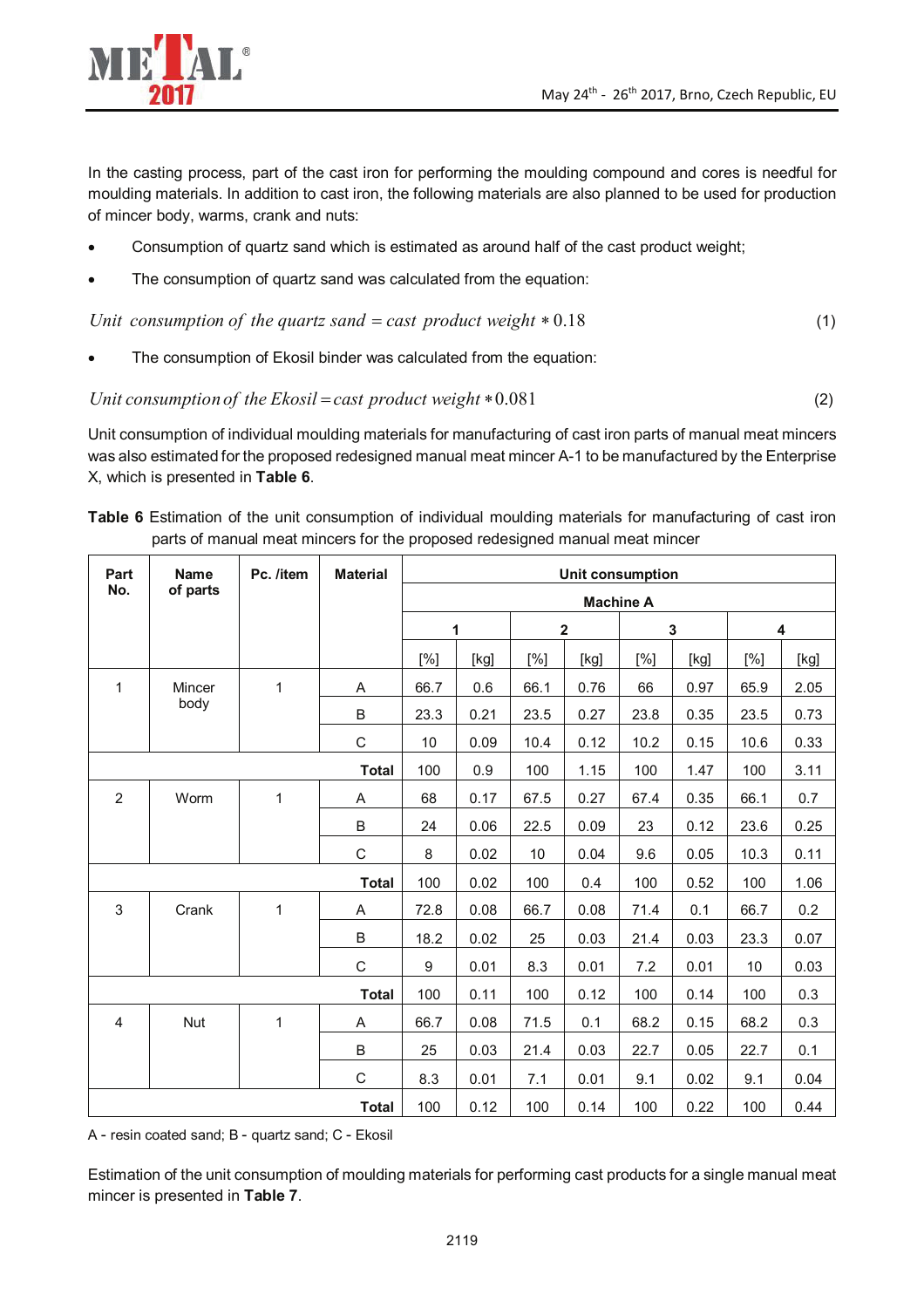

| Table 7 Estimation of the unit consumption of moulding materials for manufacturing of cast parts for a single |  |  |  |  |
|---------------------------------------------------------------------------------------------------------------|--|--|--|--|
| manual meat mincer for the proposed redesigned manual meat mincer                                             |  |  |  |  |

| Part | Name of        | <b>Material</b> | Pc./item | Unit consumption<br><b>Machine A</b> |      |      |              |      |      |      |        |
|------|----------------|-----------------|----------|--------------------------------------|------|------|--------------|------|------|------|--------|
| No.  | parts          |                 |          |                                      |      |      |              |      |      |      |        |
|      |                |                 |          | 1                                    |      |      | $\mathbf{2}$ |      | 3    |      | 4      |
|      |                |                 |          | [%]                                  | [kg] | [%]  | [kg]         | [%]  | [kg] | [%]  | $[kg]$ |
| 1    | Mincer<br>body | MF              | 1        | 65.2                                 | 0.9  | 63.5 | 1.15         | 62.5 | 1.47 | 63.3 | 3.11   |
| 2    | Worm           | МF              | 1        | 18.2                                 | 0.25 | 22   | 0.4          | 22.1 | 0.52 | 21.6 | 1.06   |
| 3    | Crank          | MF              | 1        | 7.9                                  | 0.11 | 6.7  | 0.12         | 6    | 0.14 | 6.1  | 0.3    |
| 4    | <b>Nut</b>     | MF              |          | 8.7                                  | 0.12 | 7.8  | 1.14         | 9.4  | 0.22 | 9    | 0.44   |
|      | Total          |                 |          | 100                                  | 1.38 | 100  | 1.81         | 100  | 2.35 | 100  | 4.91   |

MF - moulding materials used in the Enterprise X: resin coated sand, quartz sand, Ekosil binder

Materials for cast product cleaning are also used in the process of cast iron manufacturing. For this purpose, for the proposed redesigned manual meat mincer the cast iron or steel casting shot will be used, with its estimated consumption of ca. 60 kg per tonne of cast products i.e. ca. 6 % of shot mass will be used to manufacture 100 % of cast products.

Cast products cleaned from the moulding compound will be exposed to etching in water solutions of hydrofluoric acid H<sub>2</sub>F<sub>2</sub> with concentration of 40 %. Estimated consumption of the solution of H<sub>2</sub>F<sub>2</sub> will be ca. 360 l per 1 tonne of cast products i.e. 36 % of the solution mass per 100 % of cast product mass.

Effective operations of the Enterprise X depend on the effective meeting the above estimated material requirements for the internal production, auxiliary components for manufacturing of cast products and moulding materials. According to scientific and practical experts, the level of consumption of these materials represents the basic component of the costs of enterprise activities and it always offers some opportunities for cost reduction [9, 10, 14]. Therefore, a major part of the current assets of the enterprise depends on the above estimations of unit consumption levels. These levels are used to determine inventory levels and the fixed assets are necessary to be involved. Consequently, the processes in this task of the supply subsystem have an exceptional effect on the wholeness of activity of the Enterprise X and other similar business entities as they have a significant effect on its costs and allow for increasing the competitiveness [11].

### **4. CONCLUSION**

Production processes in the Enterprise X in the foundry sector require constant and regular supply of materials. The supply subsystem in the enterprise studied includes a number of tasks, which in reference to the literature of the subject [12, 13, 14] were identified as:

- choice of planned purchasing sources it is important to select the supplier that is able to meet all the quality requirements of the enterprise and deliver goods in a timely manner;
- determination of the estimated level of unit consumption of materials for production of cast products the level of a single purchase is connected with planned demand and production or sales plans.

Due to another aim of the paper which was analysis of identified tasks of management of the supply subsystem in the Enterprise X, the presented database were developed on the basement of author's own examinations conducted using the method of interviews with employees of the Enterprise X, analysis of internal materials obtained through collaboration with authorities of the Enterprise and using the statistical methods.

According to the project assumptions of meat mincer modernization, the number of material items to be purchased was estimated which can reach thousand of pieces and generate very high costs. Therefore, it is